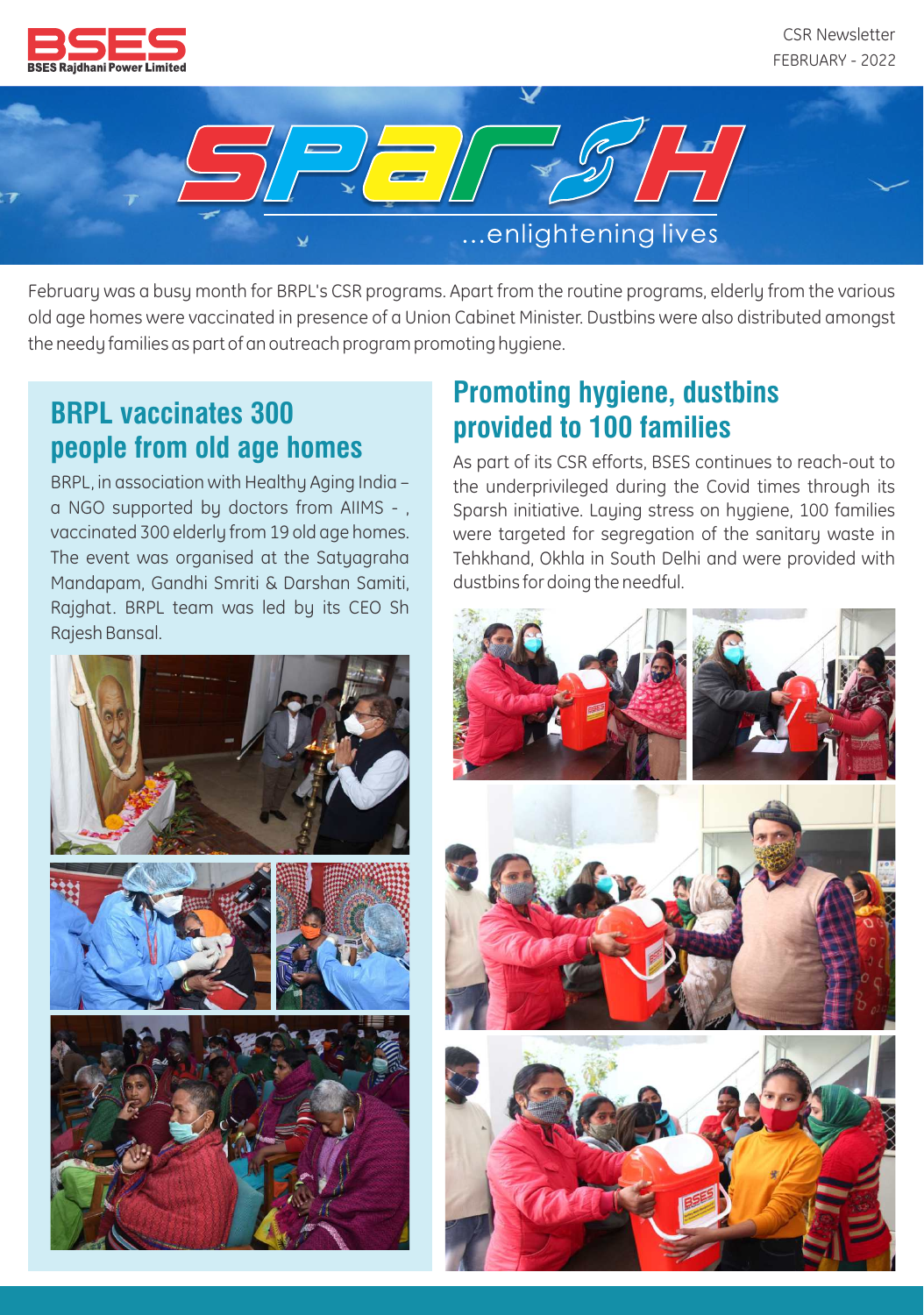## **Powering financial literacy among the needy**

For powering financial literacy among the needy, BRPL, through its CSR programs, is spreading awareness on the financial concepts, personal finance and the management of money. Bank accounts are being opened for the beneficiaries who don't have accounts and are willing to be part of the formal banking system. Around 500 women benefitted from the drive in February and around 4000sofar.



#### **Tobacco De Addiction: 83% quit the habit**

Smoking is injuries to health. To take this message down to the grassroots, BRPL has been successfully running a tobacco de addiction campaign for the last few months with a great amount of success. Two camps were oraganised at Badarpur (South Delhi) and at Palam (West Delhi). Around 96 people participated and of these, 83% or 80 quit the habit. So far, over 280 people have participated and 223 have quit the habit.



#### **BRPL's 8th Vocational Training Centre operatioanlised in partnership with Delhi Police**

BRPL is powering hopes of hundreds of youngsters from the underprivileged backgrounds, who are learning skills in various fields, including, Basic & Advance Computers, Beauty Culture, Fashion, Designing & Tailoring at BRPL's Vocational Training Centers. During the month, nine new students enrolled, taking the total batch-size to over 1146 across the various VT Centers.

Strengthening its network of VT Centers, another centre has been operationalised in CR Park in South Delhi, taking the total count of VT's to eight. This VT Center has been set-up in partnership with the Delhi Police at the C R Park Police **Station** 

It has been envisaged as a Centre of Excellence, which would focus on up skilling and re skilling of the youth in the age group of 18 to 35 years. The especially curated programs that will be taught in a hybrid mode would provide 400 hours of training to 120 students in the food and beverage in the hospitality sector. Post their training; they will receive a certificate by the Tourism & Hospitality Skill Council, which will be in conformation to the National Skills Qualifications Framework Level – 4.

![](_page_1_Picture_10.jpeg)